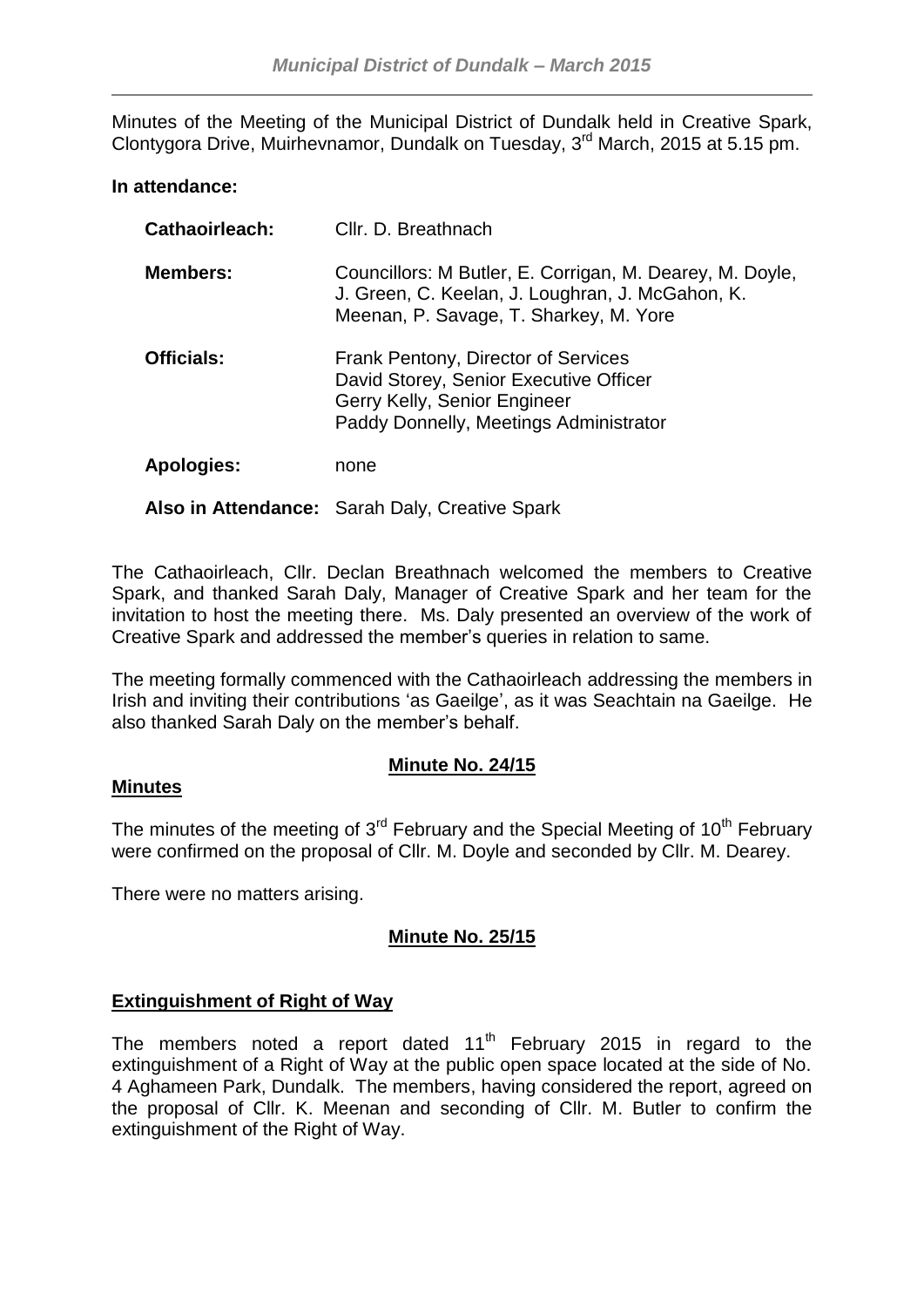# **Minute No. 26/15**

#### **Establishment of a Twinning Subcommittee**

Cllr. C. Keelan proposed that a subcommittee be established for the purpose of considering and managing any twinning arrangements that came before the Municipal District. It was agreed that a committee would be established under the Chairmanship of the Cathaoirleach and that two other members, Cllr. C. Keelan and Cllr. J. McGahon, would also sit on this committee. The committee will meet as required.

### **Minute No. 27/15**

#### **Joint Policing Committee**

The members were asked to consider a nomination for Chairperson designate for the Dundalk Joint Policing Forum, which formed part of the Joint Policing Structure.

Cllr. J. Loughran was proposed by Cllr. T. Sharkey, and seconded by Cllr. E. Corrigan.

As there were no other nominations Cllr. J. Loughran was deemed elected as Chairman of the Dundalk Joint Policing Forum.

### **Minute No. 28/15**

### **Housing and Communities Progress Report**

The members noted the Housing and Communities Progress Report dated 23<sup>rd</sup> February 2015 which had been circulated in advance of the meeting. Mr. David Storey, Senior Executive Officer addressed the member's queries and clarified issues in relation to Choice Based Lettings and the house building programme. In response to queries Mr. Storey advised that applications for HAP were still open at this stage.

### **Minute No. 29/15**

#### **Operations, Infrastructure and Marine Progress Reports**

Mr. Gerry Kelly, Senior Engineer, presented a report dated 18<sup>th</sup> February 2015 which included proposals in relation to the revised Road Works Programme. Mr. Kelly addressed the member's queries in relation to same, and outlined the changes that had been made as a result of the reduction in funding for the Road Works Programme. The Road Works Programme was agreed on the proposal of Cllr. P. Savage and seconding of Cllr. M. Yore.

The Senior Engineer agreed to revert in regard to funding available for flooding projects as requested by Cllr. J. Loughran.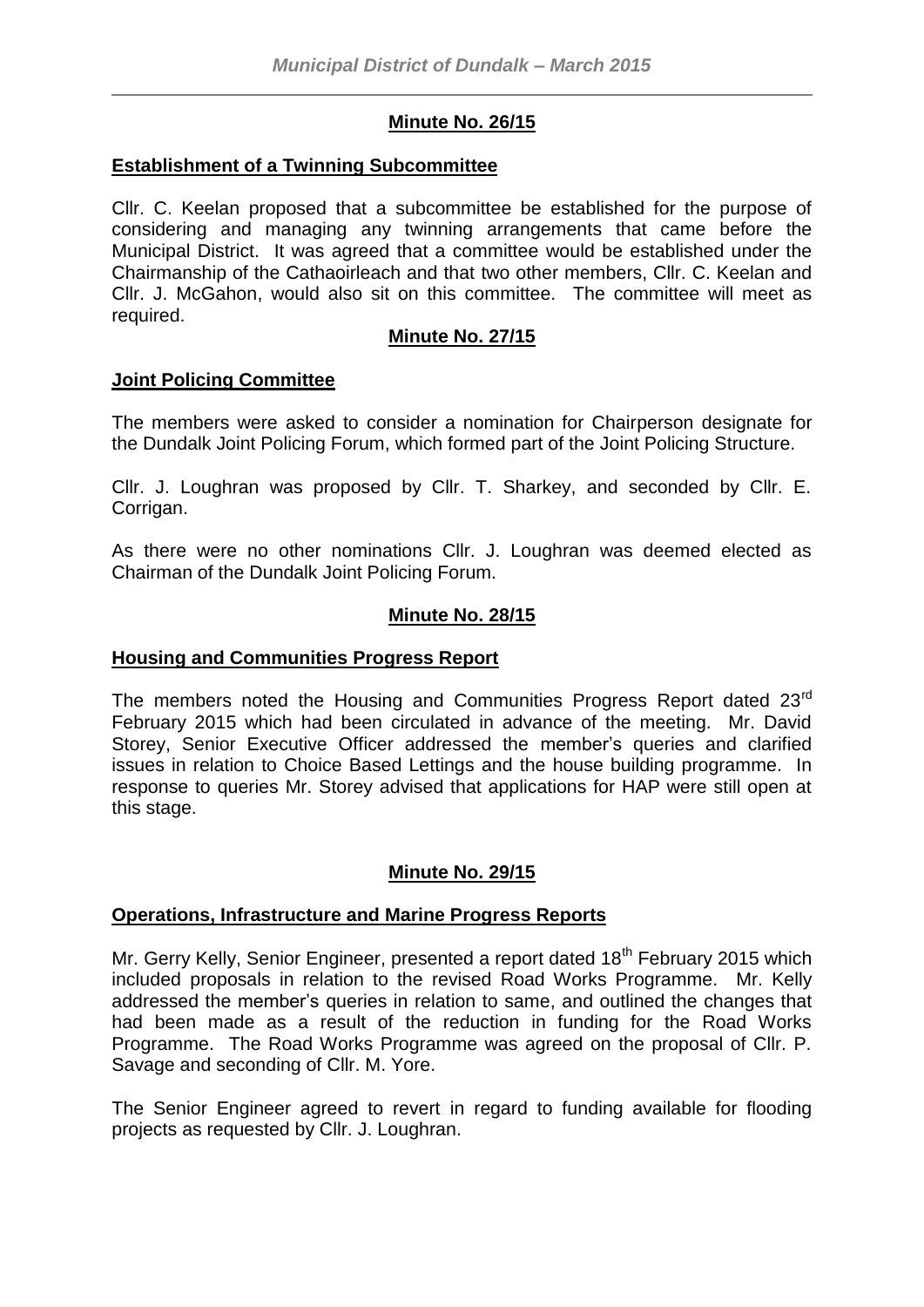### **Notices of Question**

The following questions and replies were noted by the members;

#### **Minute No. 30/15**

### **Cllr. C. Keelan**

"While recognising the significant investment by Louth Local Authorities in the community centre in the Lios Dubh estate on the Armagh Road to date, this facility has been idle for some time. What plans have the local authority to put it back to use, given that Lios Dubh is a large local authority housing estate with a growing population of many young families?"

#### **Reply:**

**Multiple attempts have been made to source an appropriate operator, to no avail. Louth County Council is currently endeavouring to progress the matter with Women's Aid (Dundalk) Ltd and the North East Family Support Network (NEFSN).**

#### **Minute No. 31/15**

#### **Cllr. C. Keelan**

"Can the local authority confirm that the Planning Office have given approval for an additional field entrance on the Racecourse Road East?"

#### **Reply:**

**The Council have no application for an additional field entrance on Racecourse Road East.**

### **Minute No. 32/15**

#### **Cllr. E. Corrigan**

"What actions are being taken to address the issue of ongoing illegal dumping at Oakland Park, Cox's Demesne, Dundalk?"

#### **Reply:**

**This location consists of a laneway with part way along it a grassed, openspace area fenced off by the Council some years ago in conjunction with the Rapid Programme. The laneway is gated at the front, to restrict access to local residents thereby limiting the potential for illegal dumping. However, this gate is maintained by the residents in an open position thereby rendering it ineffective as a barrier to dumping. This gateway was put in place by the Council to provide the residents with control of access to the laneway. The residents were supplied with keys.**

**The illegal dumping currently evident at the site is largely confined to the sides of the laneway beyond the fenced off open space, and consists of domestic waste. Despite a number of visits and inspections by the litter wardens, no evidence of the identity of the culprits was found.**